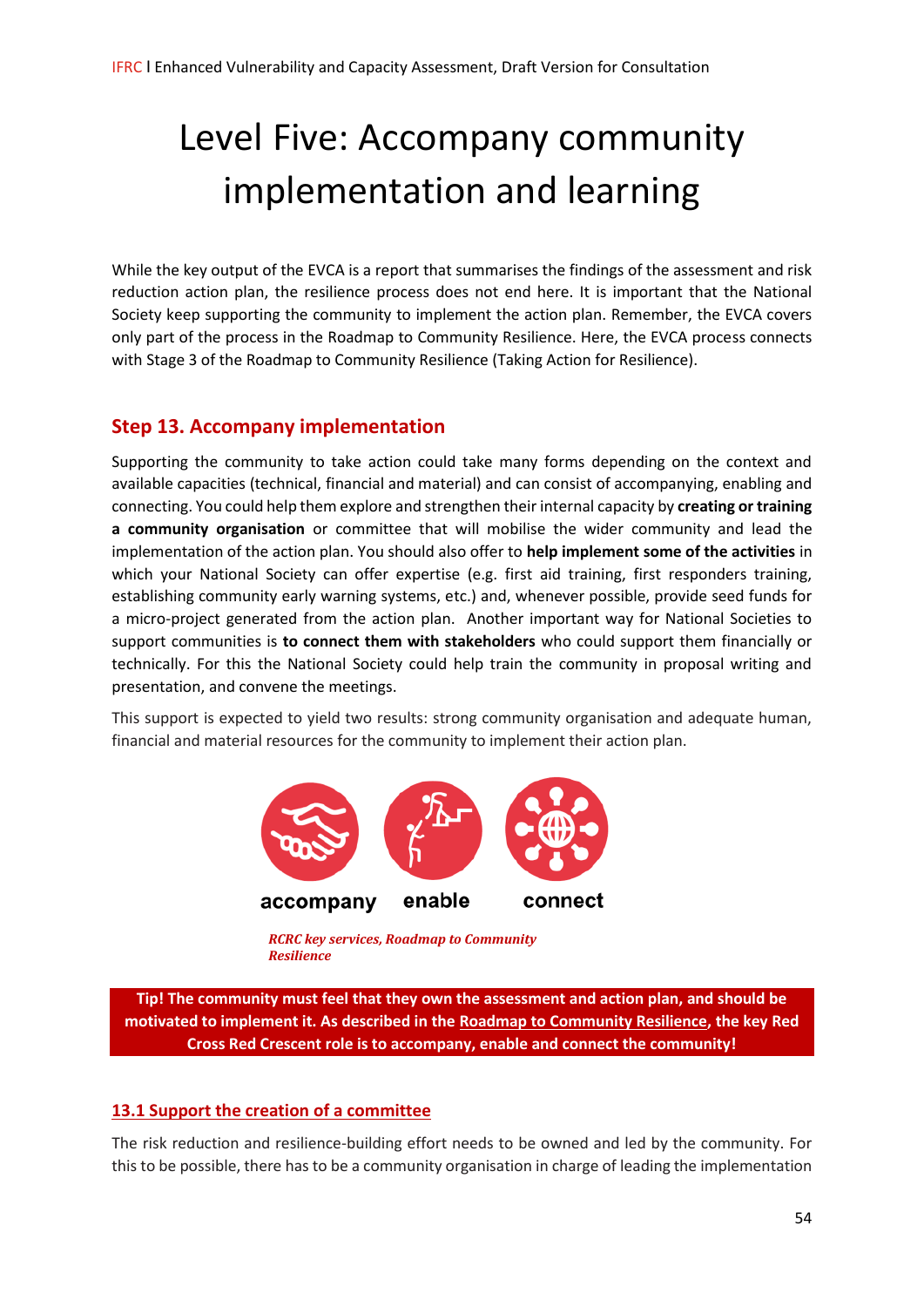process. Ideally, an existing community-based organisation (CBOs) can play this role - and you may have identified one during the capacity assessment. This local community organisation can, if needed, be capacitated and asked to include the most at-risk community members in its activities. However, if there is no relevant community organisation, the local EVCA team should facilitate the creation of one through a participatory and democratic process. Such a committee used to be traditionally called Community Based Disaster Risk Reduction (CBDRR) Teams or Community Disaster Management Committee (CDMC), and we now suggest calling it a "Resilience Committee" to imply the multisectoral nature of the risk reduction action plan beyond a disaster focus. It is important for at-risk groups and individuals to be included in these committees. The decision-making processes within these committees needs to be transparent and inclusive, with a clear line of accountability towards the larger community.

The following are key considerations that a community organisation should have to act as a "Resilience Committee":

- Visionary leadership that will lead and supervise the process beyond the EVCA process
- Clear task distribution using participatory processes
- Effective communication and coordination internally and with relevant stakeholders
- Willingness to learn from others and share learning
- Transparent systems to ensure efficient and effective use of resources
- Ability to do resource mobilisation

You may need to help strengthen the committee by training them in new useful skills such as proposal writing and presenting, as well as offer trainings on RCRC expertise areas such as contingency and preparedness planning, first aid, etc.

### **13.2 Connect to partners**

The EVCA process often identifies a variety of issues to be addressed related to many different sectors.

While the technical departments of your National Society should be mobilized to help communities meet their resilience ambitions, there will be instances where your National Society may not be able to support every activity communities identified during the EVCA process due to capacity limitations. Certain projects may require support from outside the RCRC and the community. The role of RCRC work should therefore be to help connect the communities to the most relevant stakeholders and partners. In that case, you must ask two questions:

- Who can help to achieve the implementation of the different actions?
- Who should be responsible for issues that fall outside of the RCRC's mandate or capacity?

This is where the building of strategic partnerships comes into play, i.e. working with other institutions and partners. From the very beginning of the EVCA process, it is crucial for your National Society to enter into a dialogue with other organisations whose mandate, knowledge and skills complement the activities of the RCRC. You can then call upon these groups when the community prioritises issues that fall outside your own areas of expertise. To do this, it is essential to involve government and other partners as early as possible – such as in the assessment and the planning stages and when sharing the EVCA results. The community may not have sufficient resources for big structural projects, such as building flood retention walls, or for addressing root causes of vulnerability such as poverty. Outside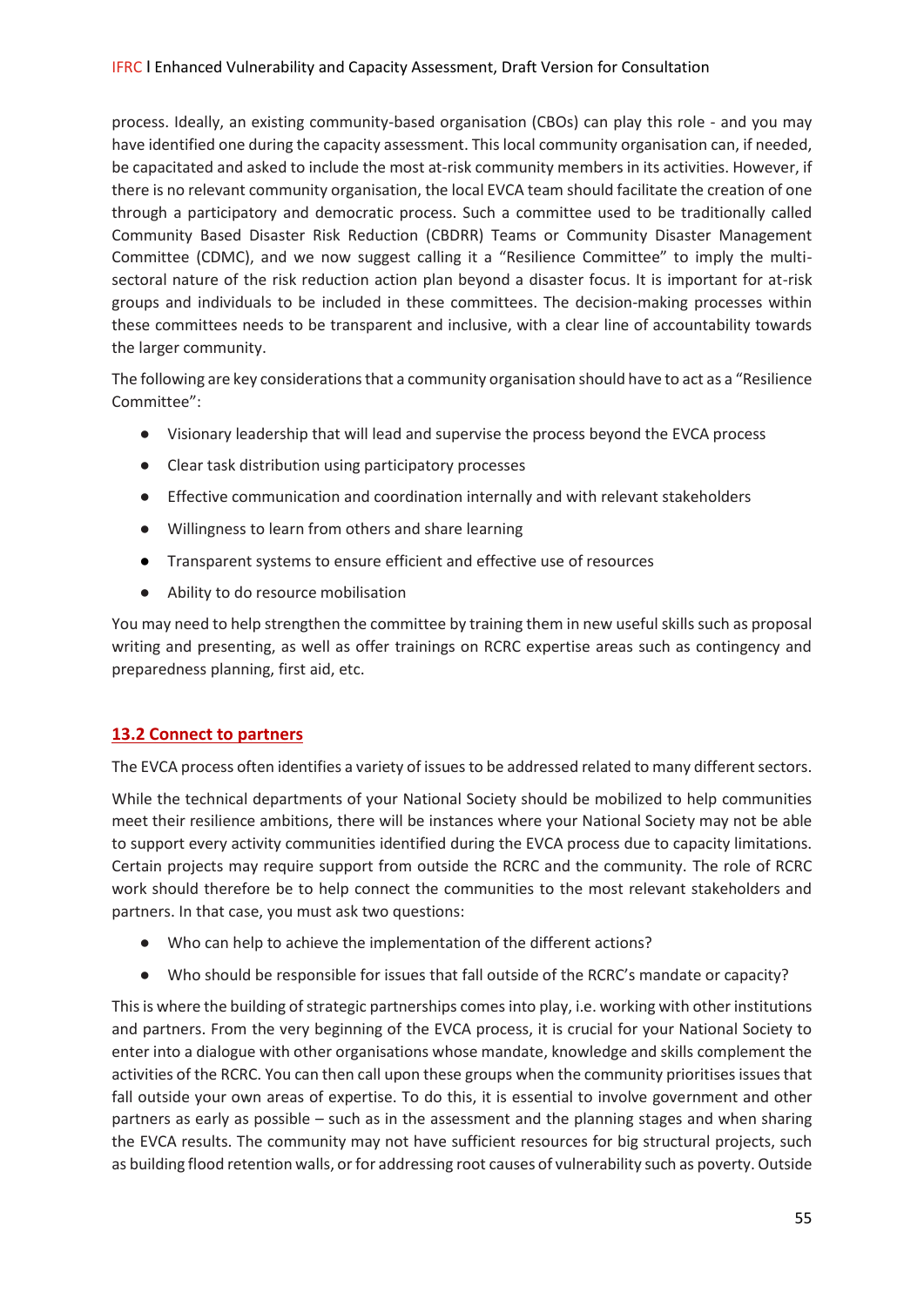support will be required – which can be obtained through advocacy. Use the RCRC credibility and its auxiliary role to connect the community with relevant authorities and other decision-makers and advocate for change.

**Tip! Help the community establish a 'partnership', memorandum of understanding (MOU) or contract with each stakeholder, detailing their respective responsibilities, schedules, communication protocols and financial arrangements. Your National Society may be able to offer formats for this as well as access to legal advice (if necessary). Suggest holding regular meetings to update all stakeholders on the process and results. Support the community to prepare for meetings by helping them to set an agenda, design a presentation and co-chair.**

#### **13.3 Mobilise resources**

Different types of resources are required for the implementation of the risk reduction action plan. These resources can be human, technical, financial and material. The community may not have adequate resources for some of the activities in the action plan, in which case the National Society needs to support it to mobilise resources because:

- Vulnerable communities may have limited or no access to stakeholders, government & civil society networks and may not be aware about available opportunities for risk reduction support.
- Enabling communities to gain access to potential sources of support is an important characteristic of resilience (connectedness).

The common sources of support for the community's risk reduction action plan are: the local community itself, local and national government, RCRC National Society, civil society organisations, faith-based organisations and NGOs.

#### **13.3.1. Internal Resource Mobilisation**

Communities can use their traditional resource mobilisation systems to raise resources internally within the community without much support. Examples of internal resource mobilization include: mutual support systems, local fundraising, contributing their own labour and technical skills, using locally available materials, adopting community by-laws etc..

#### **13.3.2. External Resource Mobilisation – Micro-projects**

However, communities may need technical support in their efforts to develop micro-projects from their action plan and fundraise from external sources. Micro-projects require small amounts of funding and are implemented over short periods of time. They consist of concrete activities that are carried out with a minimum number of related tasks, which depend on the assigned budget. Microprojects can be managed and carried out by the community itself.

Communities can develop proposals for micro-projects or specific activities based on their risk reduction action plan and use it to mobilise resources from external partners. The micro-project could also be connected to a project of the RCRC National Society.

Further guidance on how to develop a [community micro-project.](https://docs.wixstatic.com/ugd/bbdc81_cbfd6a63494b4934941b36c7b8c561cb.pdf)

Key points to keep in mind: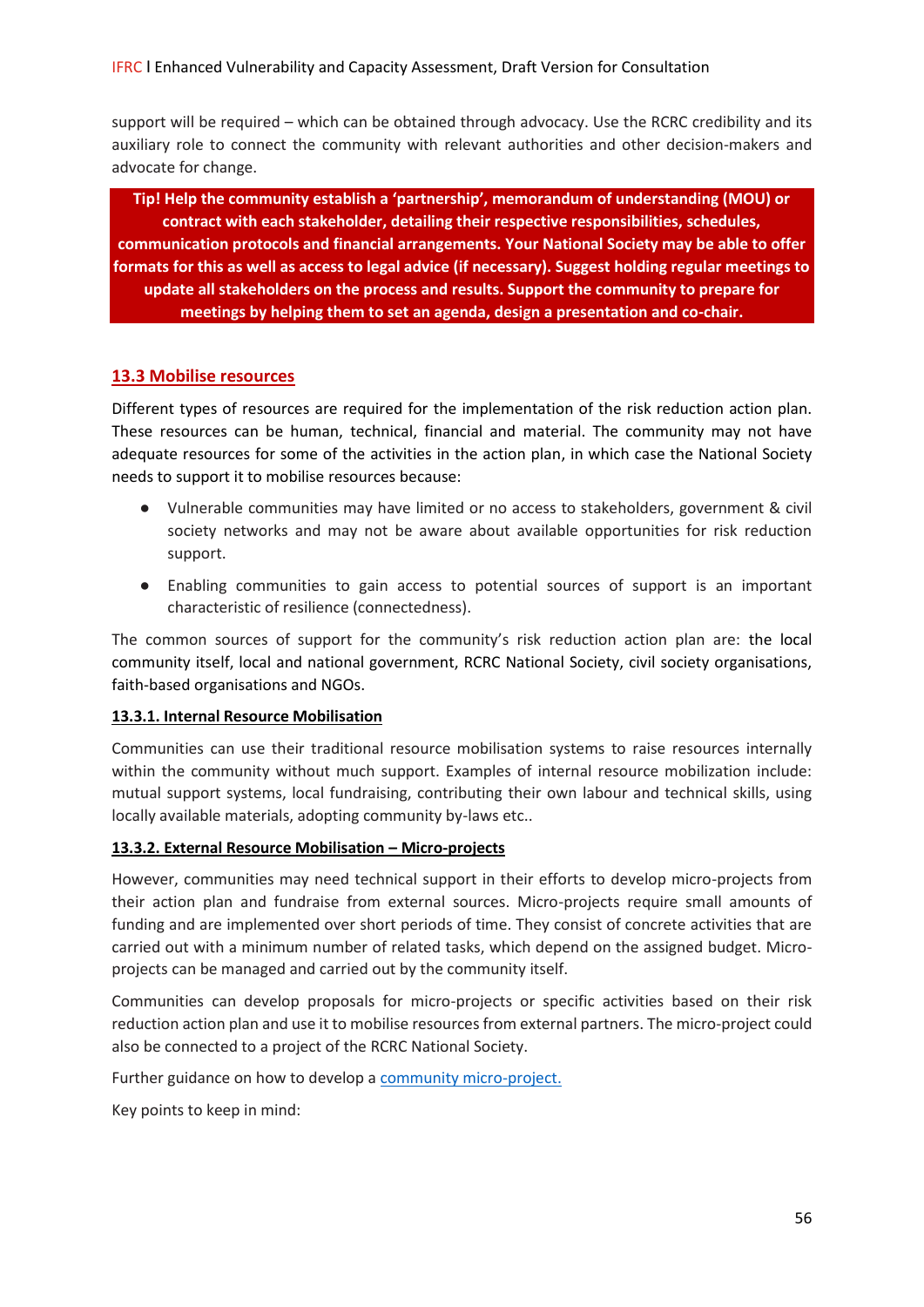- Similarly to the action plan, the proposal for a specific micro-project should identify a clear objective, expected results and target beneficiaries, list of activities, a schedule of activities, budget, and responsible persons and partners involved.
- Ensure that the proposal design is clearly a solution to the priority risks identified by the community during the EVCA.
- The intervention should prioritise the most vulnerable groups in communities and look at activities that have wide-reaching benefits to communities.



- Check carefully to avoid any potential harm an action may have on the environment, on gender equality or on conflict.
- To ensure successful implementation of the micro-project, it is necessary to organise an implementation commission and a follow-up commission made up of members of the community and if possible a local technician.

## **Step 14. Support monitoring, evaluation and learning**

The steps in this section offer a short version of monitoring and evaluation guidance. If you have time, we encourage you to link this process wit[h Stage 4 of the Roadmap to Community Resilience.](http://media.ifrc.org/ifrc/wp-content/uploads/sites/5/2018/03/1310403-Road-Map-to-Community-Resilience-Final-Version_EN-08#page=53.pdf)

The main aim of monitoring and evaluation is to **help communities learn** from the results of their resilience-building action, make adjustments if needed, and motivate community members and stakeholders to move forward with further improved resilience actions. The EVCA process strongly promotes participatory monitoring.

Monitoring and evaluation **also helps your National Society** identify results that they can report to donors, analyse the quality of your services to the community, and develop an evidence base for mobilising additional funds to support communities. Assessing how well the community progresses on implementing the risk reduction action plan shows communities that you know what you are doing and are serious about reducing risk from any threat. This will reinforce the feeling that working with the RCRC will help make positive changes in the community. Plan for joint follow-up, monitoring and evaluation to ensure permanent commitment from and to the community. Below are the key steps to support the community to properly monitor and evaluate the implementation of their action plan.

#### **14.1 Motivate to monitor**

Explain to the community the reasons and importance of proper monitoring. Reassure them that it is normal and beneficial to want to know how things are going, especially when the community is investing time, energy and other resources in the implementation of their risk reduction action plan. Communities should undertake monitoring and evaluation to achieve one or more of the following purposes:

- Assess progress of their risk reduction action plan.
- Take timely and corrective actions whenever necessary.
- Learn lessons from both success and failure of their action plan implementation and results and impacts achieved: what worked well, what didn't work well and why.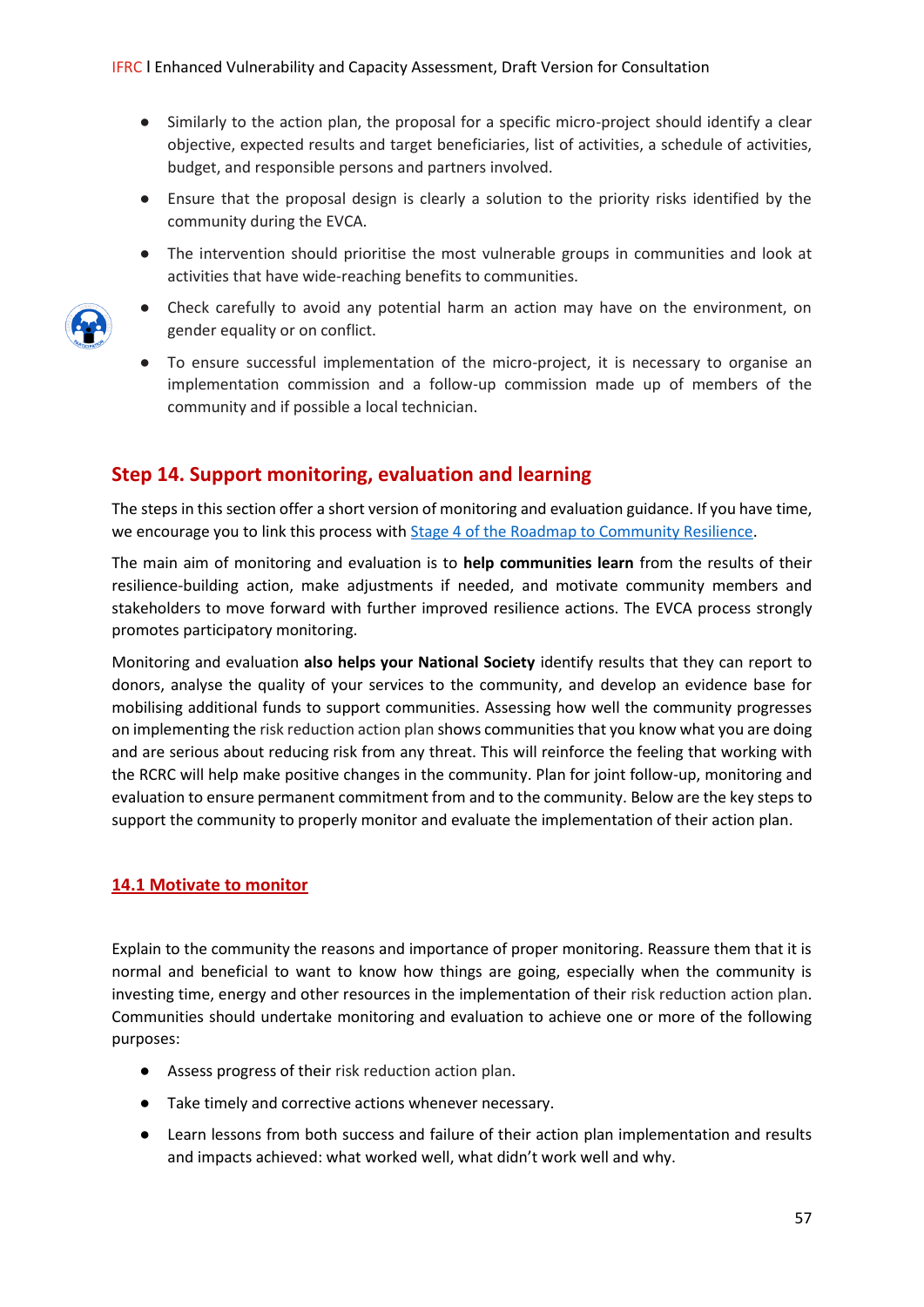● Verify whether risks are indeed reduced, collect evidence and use that for encouragement to scale up risk reduction interventions and to influence policy and practice.

Discuss with communities why regular monitoring is important and why all stakeholders should contribute:

- They might notice a change that others do not see; this change might motivate community members to continue their efforts or it could be evidence that activities need to be adapted.
- Their observations may align with those of others, building confidence in the results.
- Seeing changes with their own eyes may provide much-needed encouragement.
- They are entitled to know the results of actions in which they have invested.
- Their cooperation and collaboration may be necessary to adjust or complete plans successfully.

#### **14.2 Track progress**

Explain to the community that checking that the risk reduction action plan is on track is key to success. Encourage them to ask the following questions at sensible intervals during implementation:

- Are the objectives being met?
- Have we done what we expected to do by this stage? If not, why not?
- How can obstacles to progress be removed?
- What needs to be done to get back on track?

The focus here is not only to track progress in the implementation of the action plan but also how it is being implemented: Are the most vulnerable people still actively participating and contributing? Are people developing confidence in analysing, protecting and promoting their interests? Are all committed stakeholders still engaged?

It is the community that should decide on the methodology to monitor the action plan. One or more of the following methodologies can be used:

- a weekly meeting of the Resilience Committee in the community
- monthly or quarterly community meetings where the Resilience Committee presents an update report to the wider community and stakeholders
- video and/or photo story updates
- written report.

To help the community choose its monitoring method, draw on the guidance in the [Monitoring and](https://docs.wixstatic.com/ugd/59443c_9d7e4d9648a443bcb0566896857ff70b.pdf)  [Evaluation chapter of the Project/Program Planning Manual.](https://docs.wixstatic.com/ugd/59443c_9d7e4d9648a443bcb0566896857ff70b.pdf) Explain that some changes or signs of progress are best identified by interviewing relevant people while others are observable.

In addition, you can now re-apply a resilience measurement tool to measure the impact of your resilience-building / risk reduction actions. In step 8.4, you will have developed a resilience measurement baseline. You can now re-apply it to see any changes in risk / resilience. Efforts are currently ongoing to develop an IFRC resilience measurement dashboard, which will allow you to upload, analyse and visualize your resilience measurement data. Depending on your resilience measurement needs and available time/resources, the dashboard may also propose additional resilience measurement tools.